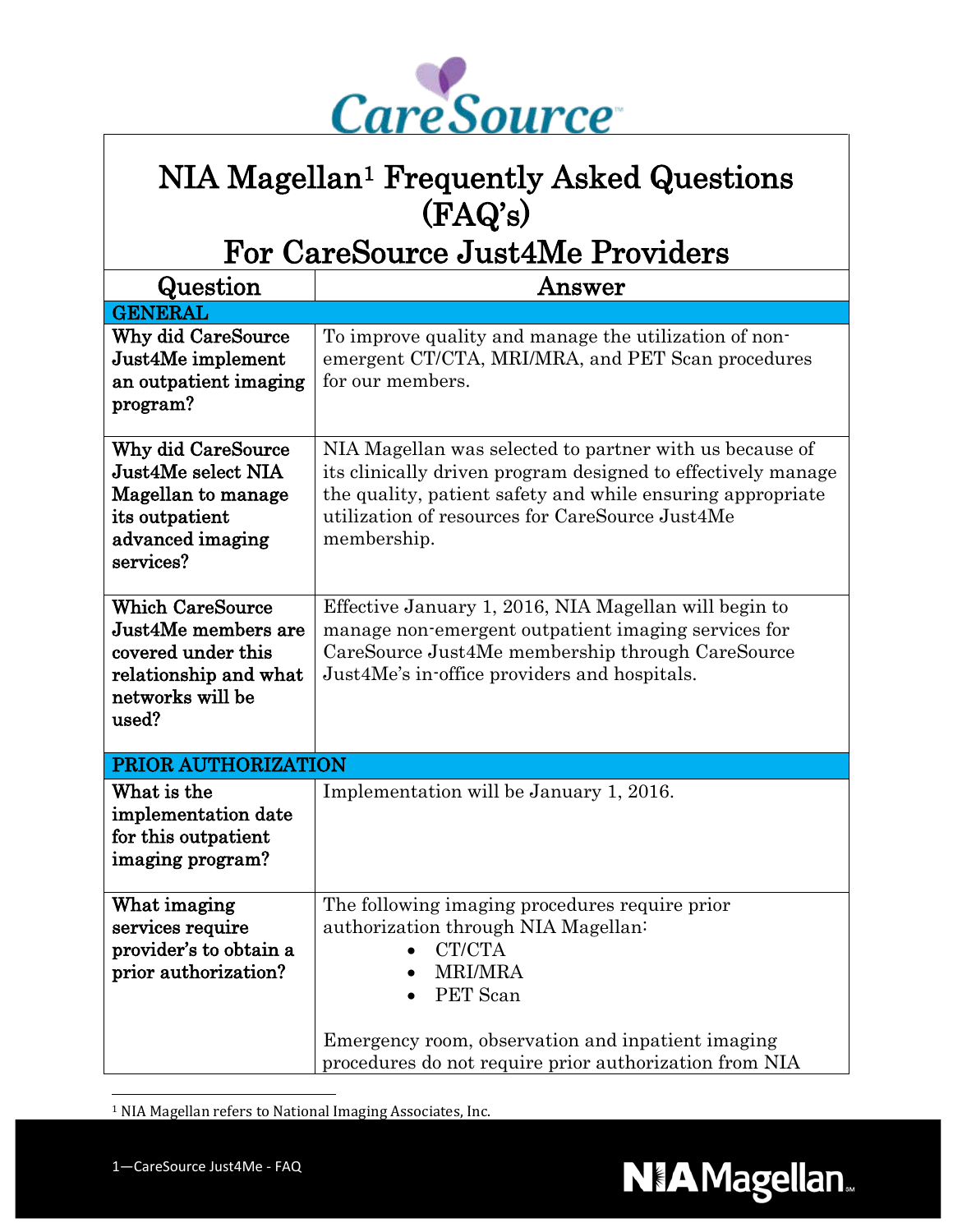|                         | Magellan. If an urgent/emergent emergency clinical               |
|-------------------------|------------------------------------------------------------------|
|                         | situation exists outside of a hospital emergency room,           |
|                         | please contact NIA Magellan immediately with the                 |
|                         | appropriate clinical information for an expedited review.        |
| Is prior authorization  | No, prior authorization is not required for sedation when        |
| necessary for sedation  | performed with an MRI.                                           |
| with an MRI?            |                                                                  |
| Is an NIA Magellan      | No, prior authorization is not required for this procedure.      |
| authorization number    |                                                                  |
| needed for a CT-        |                                                                  |
| guided biopsy?          |                                                                  |
| Can a chiropractor      | Yes.                                                             |
| order images?           |                                                                  |
| Are routine radiology   | No. Routine radiology services such as x-ray, ultrasound or      |
| services a part of this | mammography are not part of this program and do not              |
| program?                | require a prior authorization through NIA Magellan.              |
| Are inpatient           | No. Inpatient procedures are included in the authorization       |
| advanced imaging        | for the inpatient stay that is managed through the               |
| procedures included     | CareSource Just4Me Medical Management Department.                |
| in this program?        |                                                                  |
| Is prior authorization  | No. Imaging studies performed in the emergency room are          |
| required for imaging    | not included in this program and do not require prior            |
| studies performed in    | authorization through NIA Magellan.                              |
| the emergency room?     |                                                                  |
| How does the            | Providers will be able to request prior authorization via the    |
| ordering provider       | internet (www.RadMD.com) or by calling NIA Magellan at           |
| obtain a prior          | 1-800-424-1746.                                                  |
| authorization from      |                                                                  |
| NIA Magellan for an     |                                                                  |
| outpatient advanced     |                                                                  |
| imaging service?        |                                                                  |
| What information is     | To expedite the process, please have the following               |
| required in order to    | information ready before logging on to the website or            |
| receive prior           | calling the NIA Magellan Call Center (*denotes required          |
| authorization?          | information):                                                    |
|                         |                                                                  |
|                         | Name and office phone number of ordering physician*<br>×         |
|                         | Member name and ID number*<br>T.                                 |
|                         | Requested examination*<br>×                                      |
|                         | Name of provider office or facility where the service will<br>T. |
|                         | be performed*                                                    |
|                         | Anticipated date of service (if known)<br>×                      |
|                         | Details justifying examination.*<br>×                            |
|                         | Symptoms and their duration                                      |

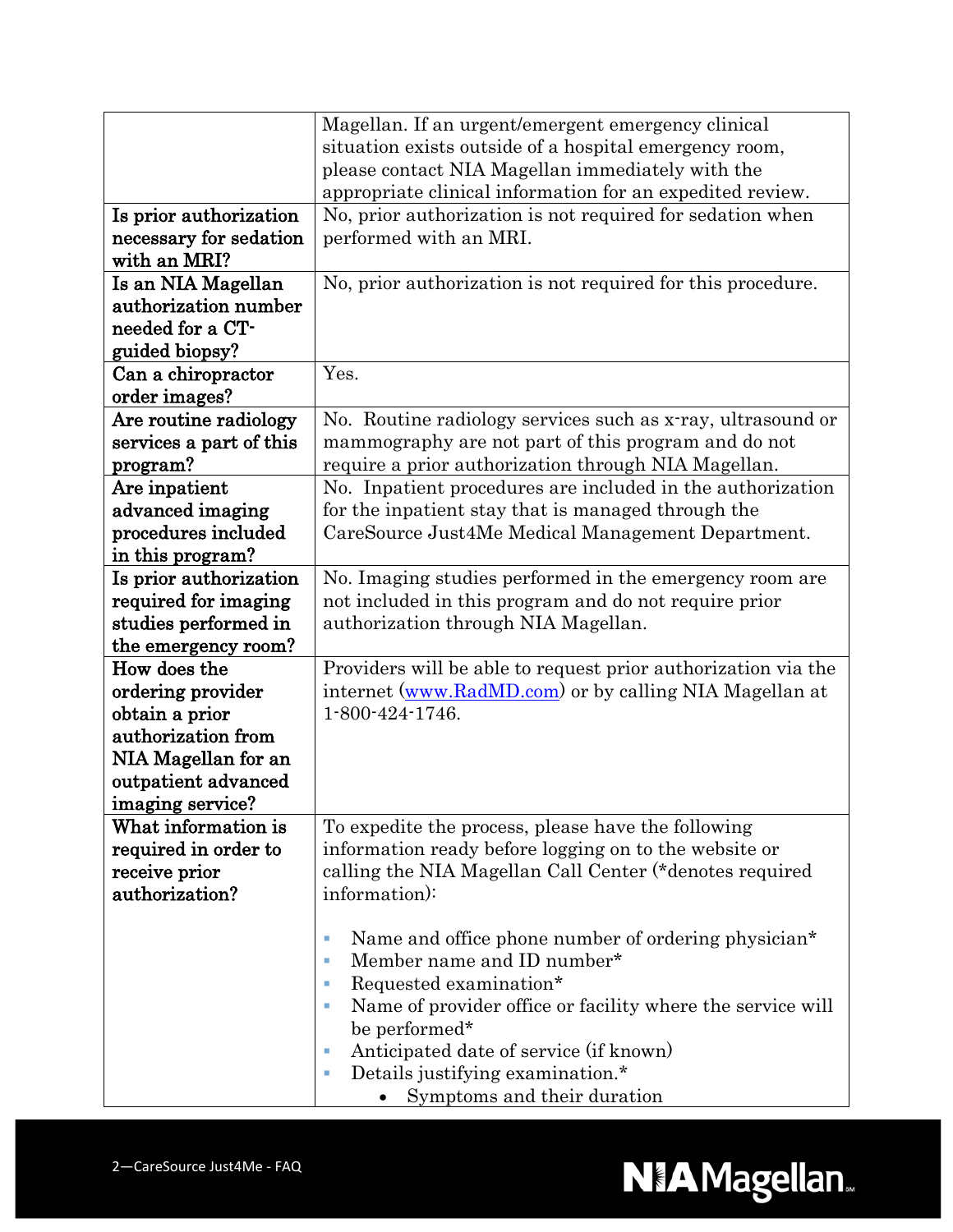|                               | Physical exam findings<br>$\bullet$<br>Conservative treatment patient has already<br>completed (e.g., physical therapy, chiropractic or<br>osteopathic manipulation, hot pads, massage, ice<br>packs, medications)<br>Preliminary procedures already completed (e.g.,<br>$\bullet$<br>x-rays, CTs, lab work, ultrasound, scoped<br>procedures, referrals to specialist, specialist |
|-------------------------------|------------------------------------------------------------------------------------------------------------------------------------------------------------------------------------------------------------------------------------------------------------------------------------------------------------------------------------------------------------------------------------|
|                               | evaluation)<br>Reason the study is being requested (e.g., further<br>evaluation, rule out a disorder)                                                                                                                                                                                                                                                                              |
| Can a provider                | Yes. NIA Magellan can handle multiple authorization                                                                                                                                                                                                                                                                                                                                |
| request more than             | requests per contact. Separate authorization numbers are                                                                                                                                                                                                                                                                                                                           |
| one procedure at a            | issued by NIA Magellan for each study that is authorized.                                                                                                                                                                                                                                                                                                                          |
| time for a member             |                                                                                                                                                                                                                                                                                                                                                                                    |
| (i.e., CT of abdomen          |                                                                                                                                                                                                                                                                                                                                                                                    |
| and CT of thorax)?            |                                                                                                                                                                                                                                                                                                                                                                                    |
| What kind of response         | Decisions are made as expeditiously as possible based on                                                                                                                                                                                                                                                                                                                           |
| time can ordering             | the needs of the member. Generally all decisions are made                                                                                                                                                                                                                                                                                                                          |
| providers expect for          | within 72 hours of request. In certain cases, the review                                                                                                                                                                                                                                                                                                                           |
| prior authorization?          | process can take longer if additional clinical information is                                                                                                                                                                                                                                                                                                                      |
|                               | required to make a determination.                                                                                                                                                                                                                                                                                                                                                  |
|                               |                                                                                                                                                                                                                                                                                                                                                                                    |
| What does the NIA             | The NIA Magellan authorization number consists of 8 or 9                                                                                                                                                                                                                                                                                                                           |
| Magellan                      |                                                                                                                                                                                                                                                                                                                                                                                    |
|                               | alpha-numeric characters. In some cases, the ordering                                                                                                                                                                                                                                                                                                                              |
| authorization number          | provider may instead receive an NIA Magellan tracking                                                                                                                                                                                                                                                                                                                              |
| look like?                    | number (not the same as an authorization number) if the                                                                                                                                                                                                                                                                                                                            |
|                               | provider's authorization request is not approved at the time                                                                                                                                                                                                                                                                                                                       |
|                               | of initial contact. Providers can use either number to track                                                                                                                                                                                                                                                                                                                       |
|                               | the status of their request online or through an Interactive                                                                                                                                                                                                                                                                                                                       |
|                               | Voice Response (IVR) telephone system.                                                                                                                                                                                                                                                                                                                                             |
| If requesting                 | You will receive a tracking number and NIA Magellan will                                                                                                                                                                                                                                                                                                                           |
| authorization through         | contact you to complete the process.                                                                                                                                                                                                                                                                                                                                               |
| RadMD and the                 |                                                                                                                                                                                                                                                                                                                                                                                    |
| request pends, what           |                                                                                                                                                                                                                                                                                                                                                                                    |
| happens next?                 |                                                                                                                                                                                                                                                                                                                                                                                    |
| Can RadMD be used             | No, those requests will need to be called into the NIA                                                                                                                                                                                                                                                                                                                             |
| to request an                 | Magellan Call Center for processing. The number to call to                                                                                                                                                                                                                                                                                                                         |
| expedited                     | obtain a prior authorization is 1.800.424.1746.                                                                                                                                                                                                                                                                                                                                    |
| authorization                 |                                                                                                                                                                                                                                                                                                                                                                                    |
| request?<br>What happens if a | If the radiologist or rendering provider feels that, in                                                                                                                                                                                                                                                                                                                            |

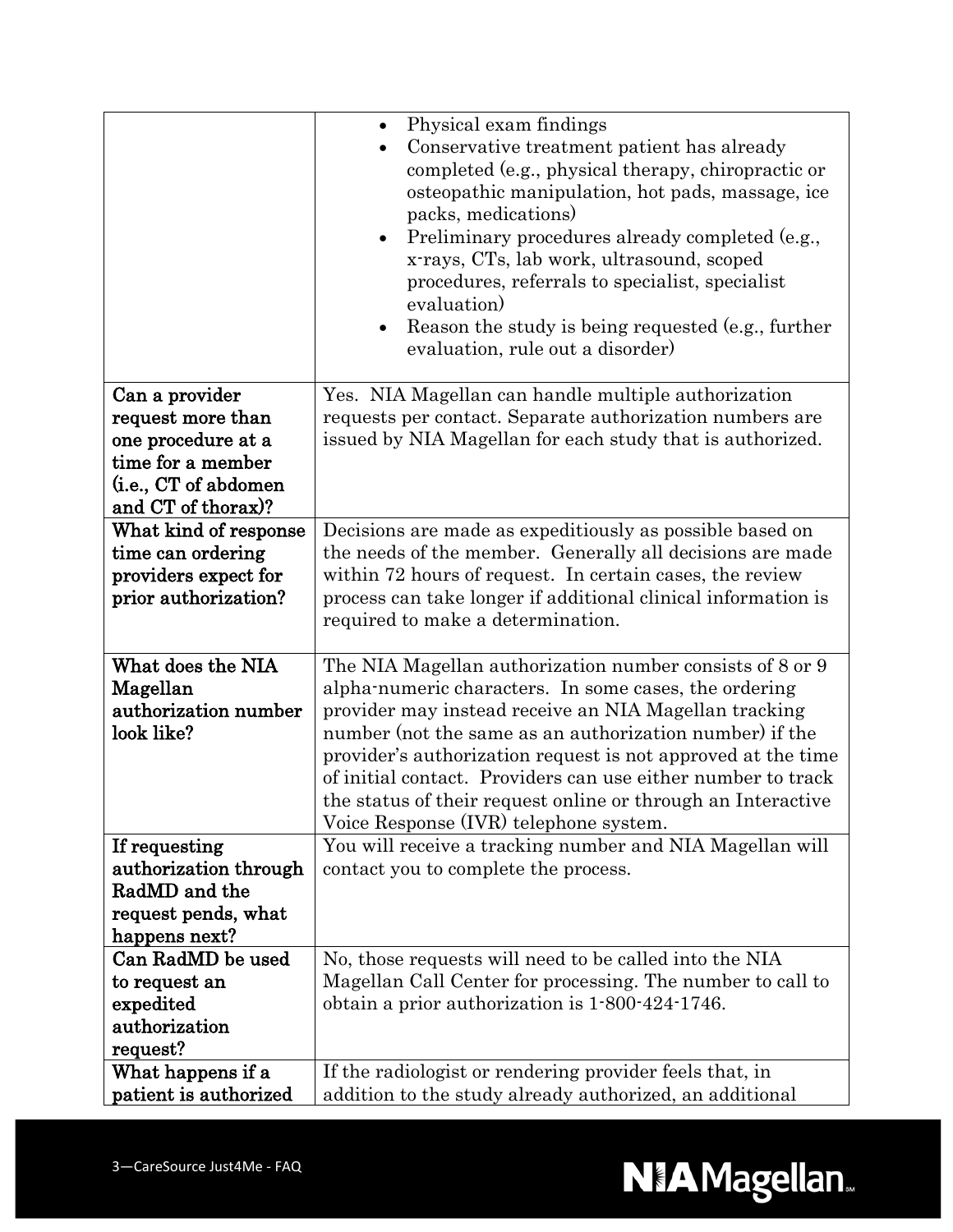| for a CT of the<br>abdomen, and the<br>radiologist or<br>rendering physician<br>feels an additional<br>study of the thorax is<br>needed?                    | study is needed, please contact NIA Magellan immediately<br>with the appropriate clinical information for an expedited<br>review. The number to call to obtain a prior authorization<br>is 1-800-424-1746.                                                                                                                                        |
|-------------------------------------------------------------------------------------------------------------------------------------------------------------|---------------------------------------------------------------------------------------------------------------------------------------------------------------------------------------------------------------------------------------------------------------------------------------------------------------------------------------------------|
| Can the rendering<br>facility obtain<br>authorization in the<br>event of an urgent<br>test?                                                                 | Yes, If an urgent clinical situation exists outside of a<br>hospital emergency room, please contact NIA Magellan<br>immediately with the appropriate clinical information for<br>an expedited review. The number to call to obtain a prior<br>authorization is 1-800-424-1746.                                                                    |
| How long is the prior<br>authorization number<br>valid?                                                                                                     | The authorization number is valid for 60 days from the<br>date of request. When a procedure is authorized, NIA<br>Magellan will use the date of the initial request as the<br>starting point for the 60 day period in which the<br>examination must be completed.                                                                                 |
| Is prior authorization<br>necessary for an<br>outpatient, advanced<br>imaging service if<br>CareSource Just4Me<br>is NOT the member's<br>primary insurance? | No.                                                                                                                                                                                                                                                                                                                                               |
| If a provider obtains a<br>prior authorization<br>number does that<br>guarantee payment?                                                                    | An authorization number is not a guarantee of payment.<br>Authorizations are based on medical necessity and are<br>contingent upon eligibility and benefits. Benefits may be<br>subject to limitations and/or qualifications and will be<br>determined when the claim is received for processing.                                                 |
| Does NIA Magellan<br>allow retro-<br>authorizations?                                                                                                        | It is important that rendering facility staff be educated on<br>the prior authorization requirements. Beginning January<br>1, 2016 claims for CT/CTA, MRI/MRA, and PET Scan<br>procedures that have not been properly authorized will not<br>be reimbursed. The rendering facility should not schedule<br>procedures without prior authorization. |
| Can a provider verify<br>an authorization<br>number online?                                                                                                 | Yes. Providers can check the status of member<br>authorization quickly and easily by going to the website at<br>www.RadMD.com.                                                                                                                                                                                                                    |
| Will the NIA                                                                                                                                                | No.                                                                                                                                                                                                                                                                                                                                               |

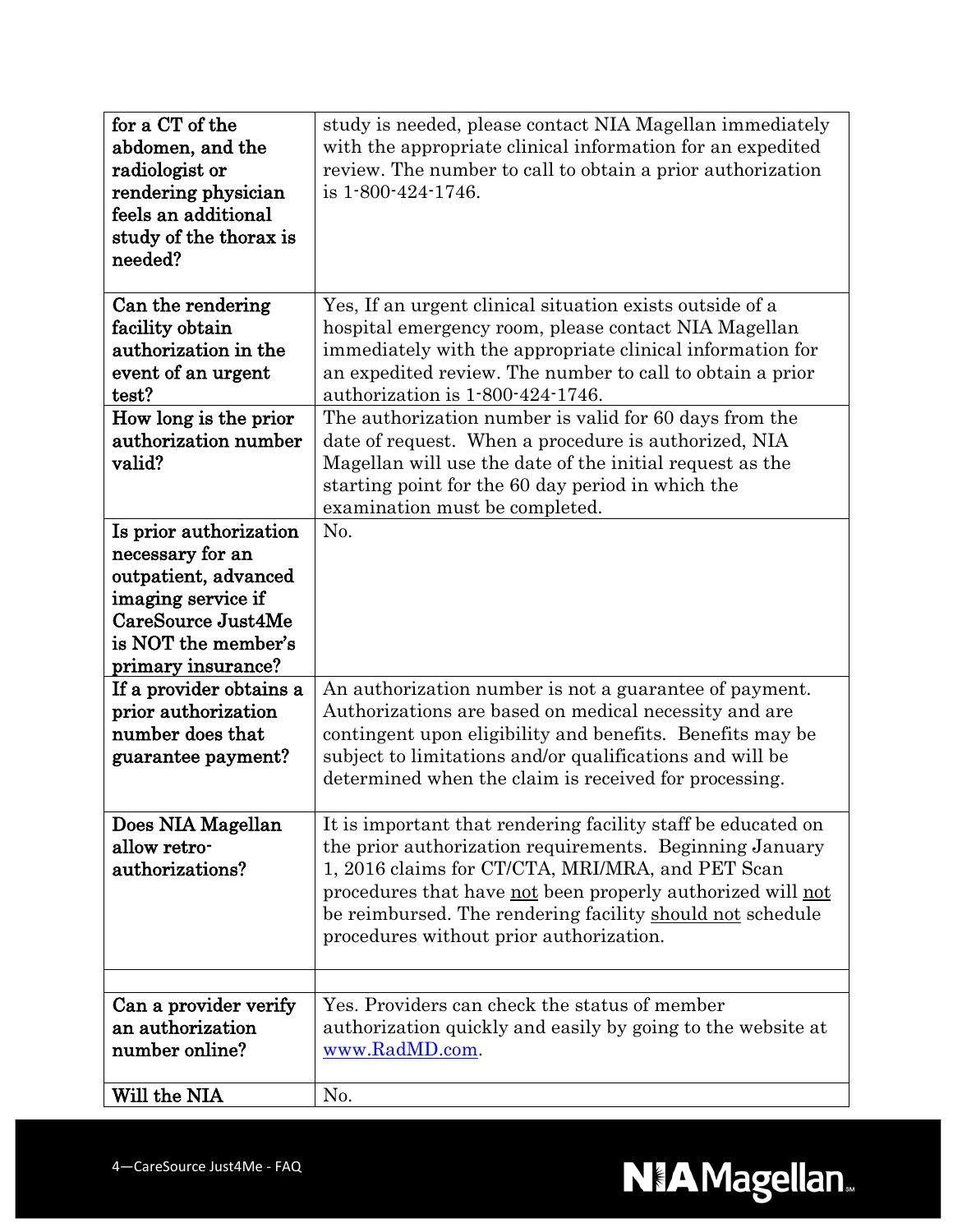| Magellan<br>authorization number<br>be displayed on the<br>CareSource Just4Me<br>website?<br><b>SCHEDULING EXAMS</b>                                                                                |                                                                                                                                                                                                                                                                                                                                                                                                                                                                                                                                                                                                             |
|-----------------------------------------------------------------------------------------------------------------------------------------------------------------------------------------------------|-------------------------------------------------------------------------------------------------------------------------------------------------------------------------------------------------------------------------------------------------------------------------------------------------------------------------------------------------------------------------------------------------------------------------------------------------------------------------------------------------------------------------------------------------------------------------------------------------------------|
| How will NIA                                                                                                                                                                                        | CareSource Just4Me members will have access to                                                                                                                                                                                                                                                                                                                                                                                                                                                                                                                                                              |
| Magellan determine<br>where to schedule an<br>exam for a<br>CareSource Just4Me<br>member?                                                                                                           | CareSource Just4Me contracted in-office providers and<br>hospitals for CT/CTA, MRI/MRA, and PET Scan imaging<br>procedures. Referral is determined by several<br>considerations including physician request, clinical<br>requirements, previous exams, continuity of care, member<br>preference, cost and efficiency.                                                                                                                                                                                                                                                                                       |
| Why does NIA<br>Magellan ask for a<br>date of service when<br>authorizing a<br>procedure? Do<br>physicians have to<br>obtain an<br>authorization before<br>they call to schedule<br>an appointment? | At the end of the authorization process, NIA Magellan asks<br>where the procedure is being performed and the anticipated<br>date of service. The exact date of service is not required.<br>Physicians should obtain authorization before scheduling<br>the patient.                                                                                                                                                                                                                                                                                                                                         |
|                                                                                                                                                                                                     | WHICH MEDICAL PROVIDERS ARE AFFECTED?                                                                                                                                                                                                                                                                                                                                                                                                                                                                                                                                                                       |
| Which medical<br>providers are affected<br>by the outpatient<br>imaging program?                                                                                                                    | Any provider who orders or performs advanced imaging<br>procedures in an outpatient setting. Ordering providers<br>will need to request a prior authorization and the<br>delivering/servicing providers will need to be sure there is<br>a prior authorization number in order to bill the service.<br>Ordering providers, including Primary Care<br>Providers (PCPs) and Specialty Care providers.<br>Delivering/Servicing providers who perform<br>diagnostic advanced imaging procedures at:<br>Freestanding diagnostic facilities<br>Hospital outpatient diagnostic facilities<br>Provider offices<br>× |
| <b>CLAIMS RELATED</b>                                                                                                                                                                               |                                                                                                                                                                                                                                                                                                                                                                                                                                                                                                                                                                                                             |
| Where do providers<br>send their claims for<br>outpatient, non-                                                                                                                                     | Providers should send claims to the address indicated on<br>the back of the CareSource Just4Me member ID card.<br>Providers are also encouraged to follow their normal EDI                                                                                                                                                                                                                                                                                                                                                                                                                                  |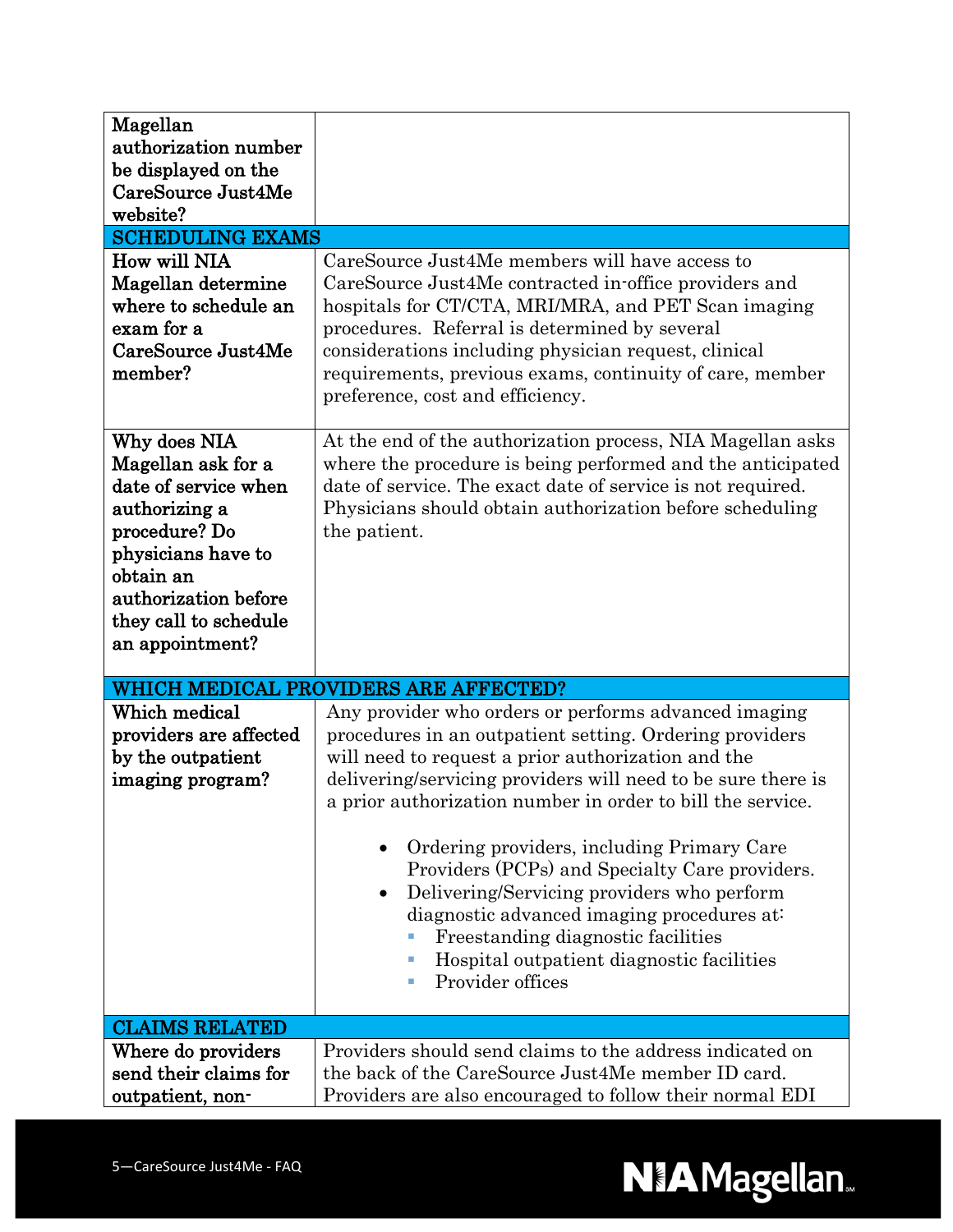| emergent advanced<br>imaging services?                                                                                                                                                                                           | claims process.                                                                                                                                                                                                                                                                                                                                                                                                                                                                                                                                                                                                                                                                                                                                                                                                                                                                                                                                                                                                                                                                                                                                                              |
|----------------------------------------------------------------------------------------------------------------------------------------------------------------------------------------------------------------------------------|------------------------------------------------------------------------------------------------------------------------------------------------------------------------------------------------------------------------------------------------------------------------------------------------------------------------------------------------------------------------------------------------------------------------------------------------------------------------------------------------------------------------------------------------------------------------------------------------------------------------------------------------------------------------------------------------------------------------------------------------------------------------------------------------------------------------------------------------------------------------------------------------------------------------------------------------------------------------------------------------------------------------------------------------------------------------------------------------------------------------------------------------------------------------------|
| How can providers<br>check claims status?<br>Who should a<br>provider contact if<br>they want to appeal a<br>prior authorization or<br>claims payment<br>denial?<br><b>MISCELLANEOUS</b><br>How is medical<br>necessity defined? | Providers should check claims status at the CareSource<br>Just4Me website at https://providerportal.caresource.com.<br>Providers are asked to please follow the appeal instructions<br>given on their non-authorization letter or Explanation of<br>Payment (EOP) notification.<br>NIA Magellan defines medical necessity as services that:<br>Meets generally accepted standards of medical<br>practice; be appropriate for the symptoms,<br>consistent with diagnosis, and otherwise in<br>accordance with sufficient evidence and<br>professionally recognized standards;<br>Be appropriate to the illness or injury for<br>which it is performed as to type of service and<br>expected outcome;<br>Be appropriate to the intensity of service and<br>level of setting;<br>Provide unique, essential, and appropriate<br>information when used for diagnostic<br>purposes;<br>Be the lowest cost alternative that effectively<br>addresses and treats the medical problem; and<br>rendered for the treatment or diagnosis of an<br>injury or illness; and<br>Not furnished primarily for the convenience of<br>the member, the attending physician, or other<br>provider. |
| Where can a provider<br>find NIA Magellan's<br>Guidelines for<br>Clinical Use of<br>Diagnostic Imaging<br>Examinations?                                                                                                          | NIA Magellan Clinical Guidelines can be found on the NIA<br>Magellan website, www.RadMD.com under Online<br>Tools/Clinical Guidelines. NIA Magellan's guidelines for<br>the use of imaging examinations have been developed from<br>practice experience, literature reviews, specialty criteria<br>sets and empirical data. To get started, simply go to<br>www.RadMD.com, click the New User button and submit a<br>"RadMD Application for New Account." Once the<br>application has been processed and password link delivered                                                                                                                                                                                                                                                                                                                                                                                                                                                                                                                                                                                                                                             |